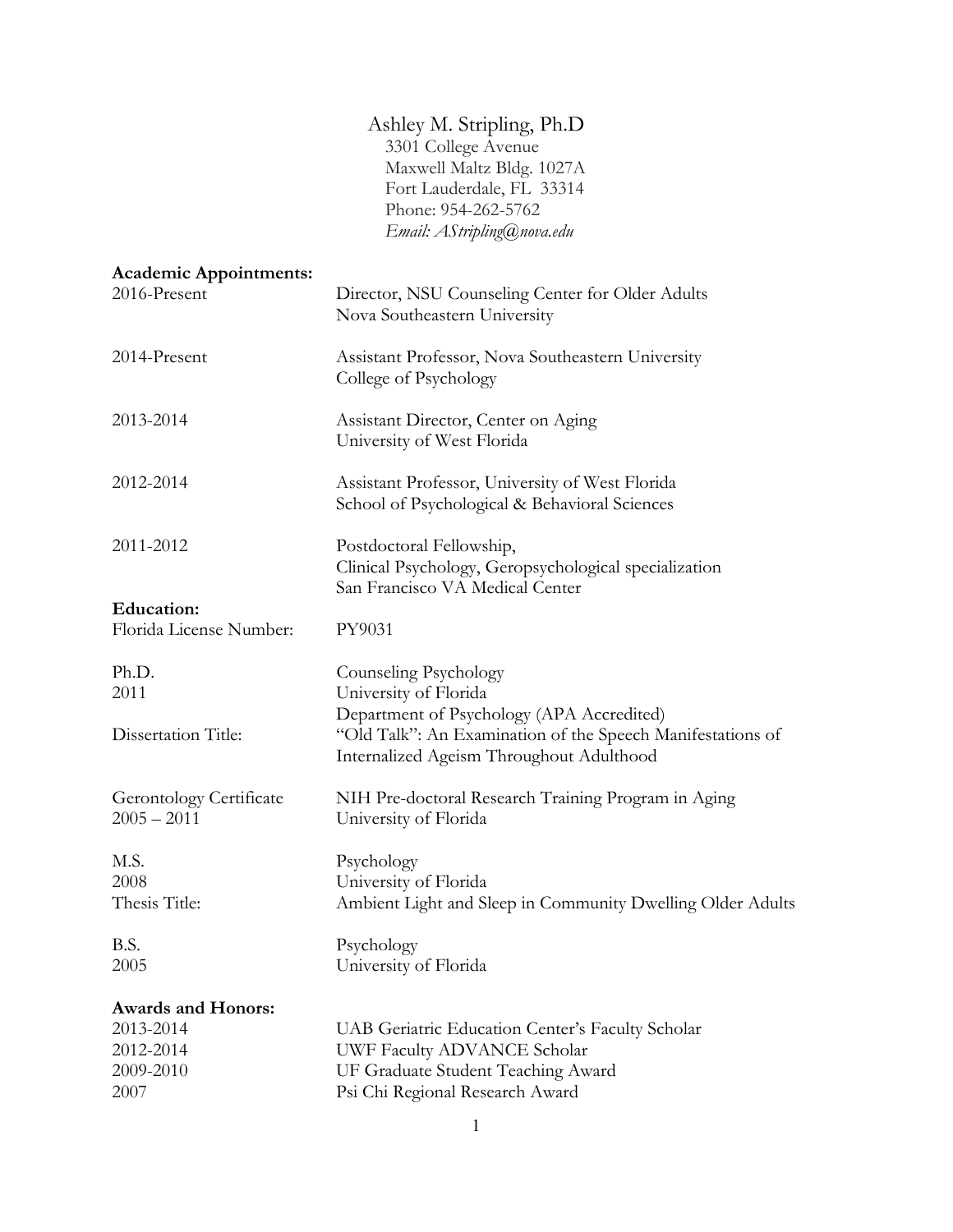#### **Service/Professional Involvement:**

| 2019-Present | Faculty Advisor to CPS's Geriatric Research Club                |
|--------------|-----------------------------------------------------------------|
| 2017-Present | NSU's Neuropsychological Search Committee                       |
| 2017-Present | NSU's APA Self Study Student work group                         |
| 2016-Present | NSU's Mentorship and Retention Committee                        |
| 2015-Present | Faculty Co-Advisor to the NSU HPD Geriatric's Club              |
| 2015-Present | NSU's Professional Standing Committee                           |
| 2015-Present | NSU's GREAT GEC Interprofessional Review Committee member       |
| 2015-Present | Ad Hoc Reviewer: Practice Innovations; Stigma and Health;       |
|              | Aggression and Violent Behavior                                 |
| 2015-2018    | Faculty Advisor to CPS's Geriatric Research Club                |
| 2014-2017    | NSU's GREAT GEC Advisory Board Member                           |
| 2016-2017    | APA Response Committee                                          |
| 2013-2014    | UWF's College of Arts and Sciences Academic Standards Committee |
|              | UWF's Undergraduate Education and Learning Committee            |
| 2012-2014    | Co-Chair of UWF's Task Force for Grad Student Teaching          |
| 2010-2011    | Chief Psychology Intern at Bruce W. Carter VAMC                 |
|              | Bruce W. Carter VAMC's Diversity Committee                      |
| Since 2006   | Member of Gerontological Society of America                     |
| Since 2005   | Member of APA Division 12 (section II)                          |
|              | Member of APA Division 20                                       |
| Since 2004   | Member of APA                                                   |

# **Research Funding:**

**NSU 2016-2017 President's Faculty Research and Development Grant** (July 2016-June 2017)

"Assessing the Efficacy of a Mindfulness-Based Intervention in Older Adults" Principle Investigator: Christian DeLucia, PhD Role: Co-Investigator Awarded \$14,861

# **US Administration of Aging** (January 2013-2016)

"Poarch Band of Creek Indians Elder Abuse Prevention Program" Principle Investigator: Rodney Guttmann, PhD Role: Co-Investigator Awarded \$87,000

# **University of Florida,** College of Liberal Arts and Sciences

Goldman Summer Research Fellowship (May 2010) Awarded \$5,000

# **NIH Research Fellowship**, funded through United States' NIH grant (August 2006-August 2007) "Intraindividual Variability in Sleep and Cognitive Performance in Older Adults" NIH grant number: 1R21AGO24459-01A1 Principle Investigator: Christina McCrae, Ph.D. Status: Awarded tuition remission and a monthly stipend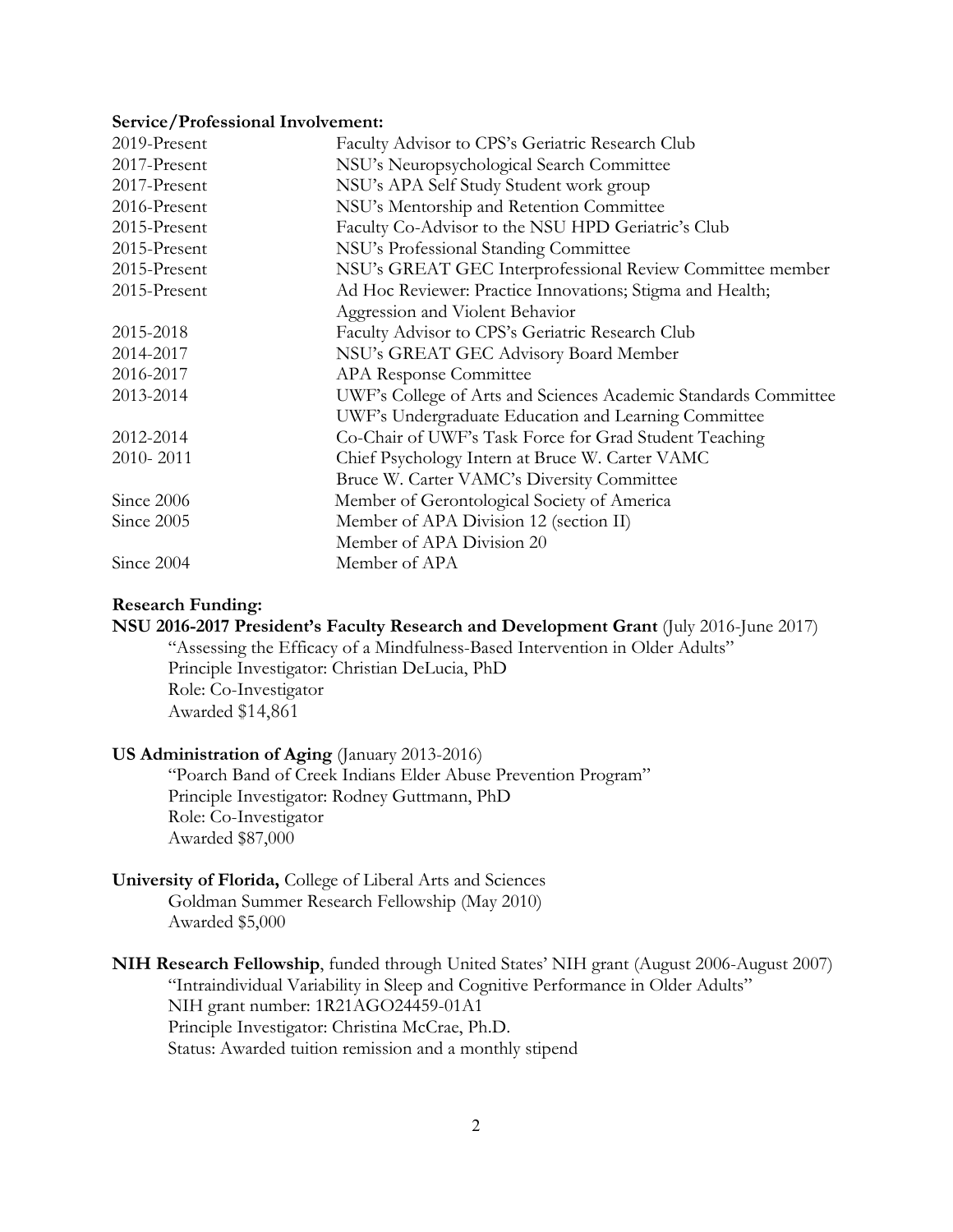## **Publications:**

- \* Indicates mentored student publication/presentation.
- Indicates first two authors contributed equally.
- Klimley, K. E.\*, Van Hasselt, V. B., & **Stripling, A.M.** (in press). Posttraumatic Stress Disorder in Police, Firefighters, and Emergency Dispatchers. *Aggression and Violent Behavior: A Review Journal. 43, 33-44.* https://doi.org/10.1016/j.avb.2018.08.005
- McCrae, C. S. Curtis, A.F., Williams, J., Dautovich, N.D., McNamara, J.P.H., **Stripling, A. M.**, Dzierzewski, J., Berry, R.B., McCoy, K., & Marsiske, M. (2018). Efficacy of Brief Behavioral Treatment for Insomnia in Older Adults: Examination of Sleep, Mood, and Cognitive Outcomes. *Journal of Clinical Sleep Medicine. 51, 153-166.* doi: 10.1016/j.sleep.2018.05.018.
- **Stripling, A. M.,** Dautovich, N., Tighe, C. \*, Shoji, K. \*, & Capp, K. \* (2017). Elder Abuse. In V. Van Hasselt, & M. Bourke, (Eds.) *Handbook of Behavioral Criminology: Contemporary Strategies and Issues.* New York, NY: Springer.
- Chan, W.S., Williams, J., Dautovich, N.D., McNamara, J.P.H., **Stripling, A. M.**, Dzierzewski, J., Berry, R.B., McCoy, K., Marsiske, M., & McCrae, C. S. (2017). Night-to-Night Sleep Variability in Older Adults with Chronic Insomnia: A Randomized Controlled Trial of Brief Behavioral Therapy (BBT-I) *Journal of Clinical Sleep Medicine, 13*(11), 1243-1254.
- **Stripling, A. M**. (2016). The Healthy Aging Group: A Proposed Treatment Model for Societal & Individual Aging Empowerment. *Women & Therapy*, *39*(1-2), 124-140.
- Dautovich, N. D., Shoji, K. D., **Stripling, A. M.**, & Dzierzewski, J. M. (2014). Clinical Geropsychology: Treatment and Research Approaches With Rural Older Adults. *Clinical Gerontologist*, *37*(1), 64-75.
- Campos, I. D.\*•, Stripling, A. M., & Heesacker, M. (2012). "Estoy Viejo" [I'm old]: Internalized Ageism as self- referential, negative, ageist speech in the Republic of Panama. *Journal of Cross-Cultural Psychology*, 43 (9), DOI: 10.1007/s10823-012-9181-2
- McCrae, C. S., Ross, A., **Stripling, A. M.**, & Dautovich, N. D. (2007). Eszopiclone for late-life insomnia. *Clinical Interventions in Aging, 2*(3), 313-326.
- McCrae, C. S., McGovern, R., Lukefahr, R., & **Stripling, A. M.** (2007). Research evaluating brief behavioral sleep treatments for rural elderly (RESTORE): A preliminary examination of effectiveness. *American Journal of Geriatric Psychiatry*, *15*(11), 979-982.

# **Web-based Peer-Reviewed Publications**

- Stripling, A.M. (2014). "Ageism and Elder Mistreatment: Overcoming age discrimination through Education and Action." The Deep South CME Network, UAB Geriatric Education Center, UAB Division of CME. http://www.alabamacme.uab.edu/courses/Geriatric/Ageism\_and\_Elder\_Mistreatment/EM -14734.asp
- **Stripling, A.M.,** Scott, C.B., & Mbiza, S. (in press). "An Inter-professional Perspective on Sexuality in Older Adults" The Deep South CME Network, UAB Geriatric Education Center, UAB Division of CME.

# **Publications In preparation or Under review:**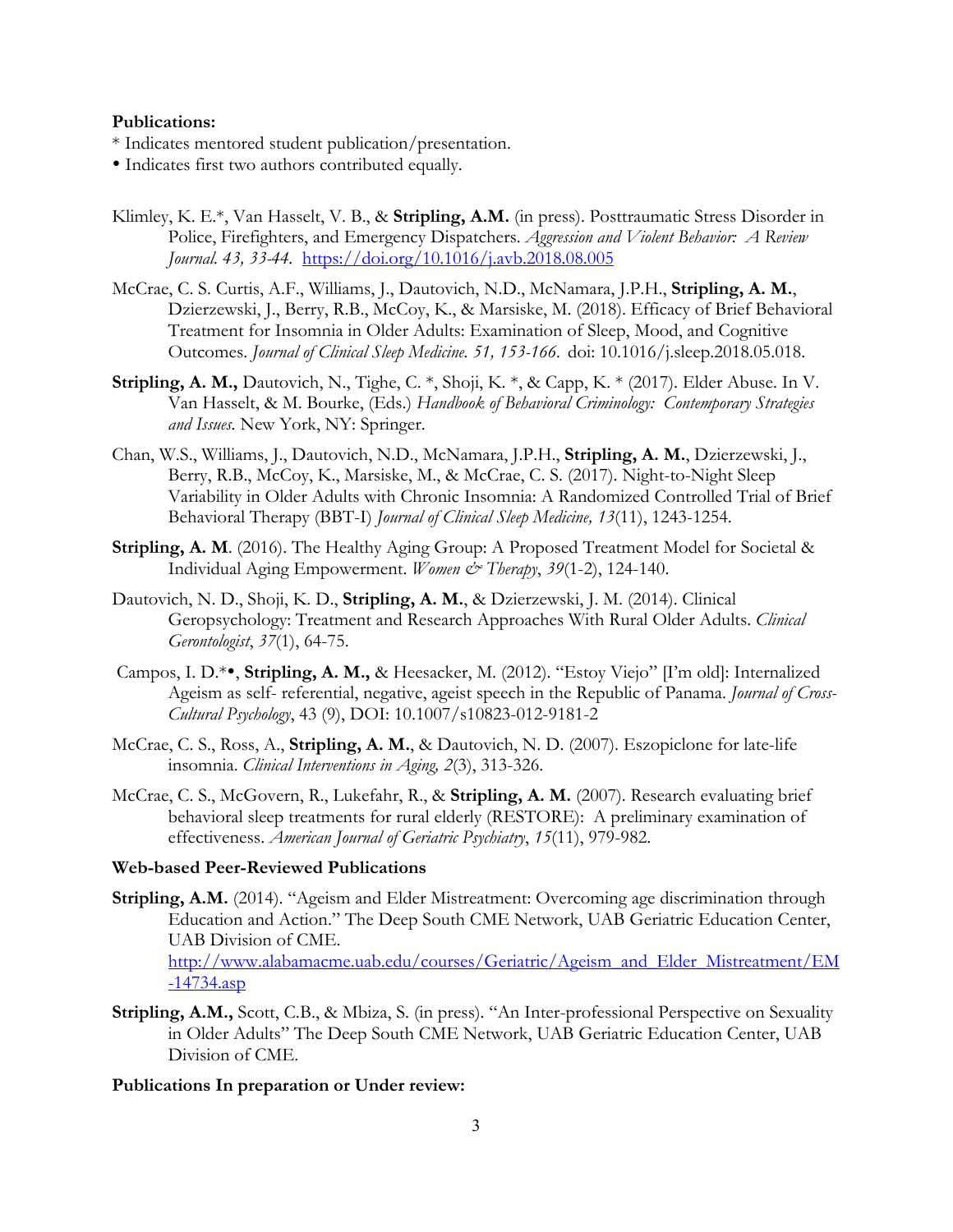- **Stripling, A. M.** & Maccarrone, J. (in preparation). Gerodiversity From Striving to Thriving: How facing adversity across the lifespan can foster workplace resilience. In L. Hollis-Sawyer, & E. Cole, (Eds.) **A Study in Grey and Grit: Older Women Who Work***.* Washington, D.C.: American Psychological Association (APA).
- Capp, K.\*, Jeffrey, M.\*, Braun, K.\*, Alhasawi, Y., & **Stripling, A. M.** (Under revision). Anxiety Intensity, Subjective Memory Decline, and Genetic Risk Impact on Cognitive Decline.
- Wiggins, K., **Stripling, A. M**., & Boyer, M. (in preparation). Demystifying the "N-word": A Contextual Explanation of African Americans' Perceptions through the Lens of Racial Identity Attitudes.
- **Stripling, A. M.,** Dautovich, N., & Heesacker, M. (in preparation). As Days Go By: Intraindividual Variability in Subjective Aging and Select Correlates
- **Stripling, A. M.** & Heesacker, M. (in preparation). Is age just a number: Correlates of subjective versus chronological aging in college students.

# **Conference Proceedings:**

- **Stripling, A.M.** (2018, January). **Cognitive Difficulties Associated with Parkinson's Disease***.* Paper presented at the 3<sup>rd</sup> annual meeting of the American Parkinson's Disease Association Boca Raton, Florida.
- **Stripling, A.M.** (2017, July). **Approaches to Behavioral Problems in Dementia***.* Paper presented at the 10<sup>th</sup> annual meeting of the Interprofessional Geriatrics Training Institute, Fort Lauderdale, Florida.
- McCrae, C.S., Williams, J., Dautovich, N. D., McNamara, J. P. H., **Stripling, A.**, Dzierzewski, J. M., Berry, R. B., McCoy, K. J., & Marsiske, M. (2017, June).Impact of a Brief Behavioral Treatment for Insomnia (BBT-I) on Sleep and Cognition in Older Adults: The REST Randomized Controlled Trial. Paper presented at the 31<sup>st</sup> Annual Meeting of the Associated Professional Sleep Societies (SLEEP), Boston, MA.
- Dautovich, N. D., Chen, Y., Shoji, K. D.,\* Stanek, K., & **Stripling, A. M.** (2015, April). *Development and preliminary validation of a light exposure scale in older adults.* Paper presented at the University of Alabama College Academy of Research, Scholarship, and Creative Activity Conference, Tuscaloosa, AL.
- **Stripling, A.M.** (2015, July). *The Healthy Aging Group: A Mental Health Treatment Model for Improved Quality of Life for Older Adults and Care Providers.* Paper presented at 2015 Healthy Aging Summit, Washington D.C.
- Fralix, D. \*, Arruda, J.E., & **Stripling, A.** (2014, March). *Neuropsychiatric symptoms associated with Graves'disease.* Paper presented at the meeting of The Southeastern Psychological Association, Nashville, TN.
- **Stripling, A.M.** (2012, November). Quality of Life in a Skilled Nursing Facility? Implementing and Sustaining a Non-Pharmacological Intervention for Residents Who are Behaviorally Challenging. In E. Sutherland (Chair), *Raising the GAF with the Social Focus Cohort: An Innovative Clinical Practice to Improve the Overall Quality of Life for Residents in Long-Term Care Who*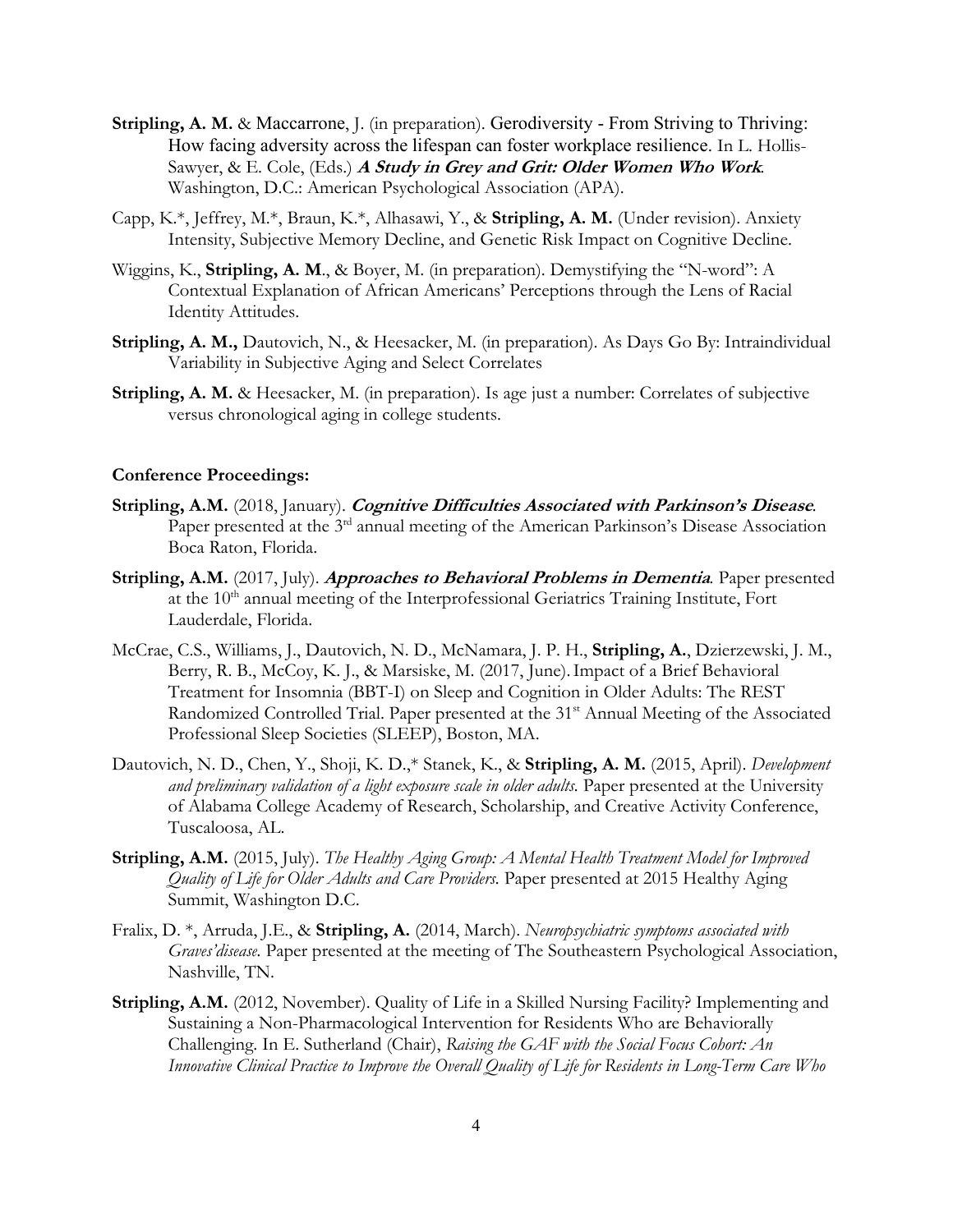*are Behaviorally Challenging.* Symposium presented at the 65<sup>th</sup> annual meeting of the Gerontological Society of America, San Diego, CA.

- McCrae, C. S., McGovern, R., Lukefahr, R., & **Stripling, A.** (2007, June). *Research evaluating brief*  behavioral sleep treatments for rural elderly (RESTORE): Preliminary findings. Paper presented at the 21st meeting of the Associated Professional Sleep Societies, Minneapolis, MN.
- **Stripling, A. M.,** McCrae, C. S., & Rowe, M. (2006, June). *Ambient light, nocturnal sleep, psychological adjustment, and napping in community dwelling older adults.* Paper presented at the meeting of the 20th meeting of the Associated Professional Sleep Societies (SLEEP), Salt Lake City, UT.

## **Select Poster Presentations:**

- Lenox, M., Solow, A., Tran, V., Cabrera, C., & **Stripling, A.M**. (2018, November). **Sexuality and Well-Being in Older Adults**. Poster to be presented to the 70<sup>th</sup> annual meeting Gerontological Society of America annual conference, Boston, MA.
- Reinhardt, R., & **Stripling, A.M**. (2018, November). **Sexual Characteristic Differences Through The Developmental Stages of Adulthood**. Poster to be presented to the 70<sup>th</sup> annual meeting Gerontological Society of America annual conference, Boston, MA.
- Garcia, J., Lenox, M., Tran, V., Solow, A., Vitale, G., & **Stripling, A.M**. (2018, November). **Effect of Loss of Consciousness after Traumatic Brain Injury on Geriatric Depression Scale Scores**. Poster to be presented to the 70<sup>th</sup> annual meeting Gerontological Society of America annual conference, Boston, MA.
- Tran, V., Radmanesh, D., Garcia, J., Clark, S., & **Stripling, A.M**. (2018, November). **Alcohol Abuse and Cognitive Complaints after Mild Traumatic Brain Injury***.* Poster to be presented to the 70<sup>th</sup> annual meeting Gerontological Society of America annual conference, Boston, MA.
- Arruda, J., Fralix, MA., & **Stripling, A.M**. (2018, May). **A Survey Study of Neuropsychiatric Complaints in Patients with Graves' Disease: A Twenty-Year Follow-up Investigation**. Poster submitted to the 30<sup>th</sup> annual meeting of the Association for Psychological Science, San Francisco, CA.
- Schuhmann, B.B.\*, Lewis, J., & **Stripling, A.M**. (2018, August). **The Impact of Culture on PTSD Symptom Expression Among Latino Firefighters**. Poster submitted to the 126<sup>th</sup> annual meeting of the America Psychological Association, San Francisco, CA.
- Schuhmann, B. B.\*, Warner, S. L.\*, Capp, K., & **Stripling, A.M**. (2018, August). **Retirement and Life Satisfaction: The Importance of Purpose Among Older Adults***.* Poster to be presented at the 126<sup>th</sup> annual meeting of the America Psychological Association, San Francisco, CA.
- Boix Braga, M.\*, Garcia, J.\*, Tran, V.\*, Bennett, R.\*, Lapham, A.\*, Stebbins, L.\*, & **Stripling, A.M**. (2018, August). **Comparing Parkinsonism-Based Dementias on Verbal and Non-Verbal Speeded Measures.** Poster to be presented at the 126<sup>th</sup> annual meeting of the America Psychological Association, San Francisco, CA.
- Bennett, R.\*, Boix Braga, M.\*, Tran, V.\*, Lapham, A.\*, Fornalski, N.\*, Garcia, J.\*, & **Stripling, A.M**. (2018, August). **Relationship between Vitamin B-12 and Logical Memory**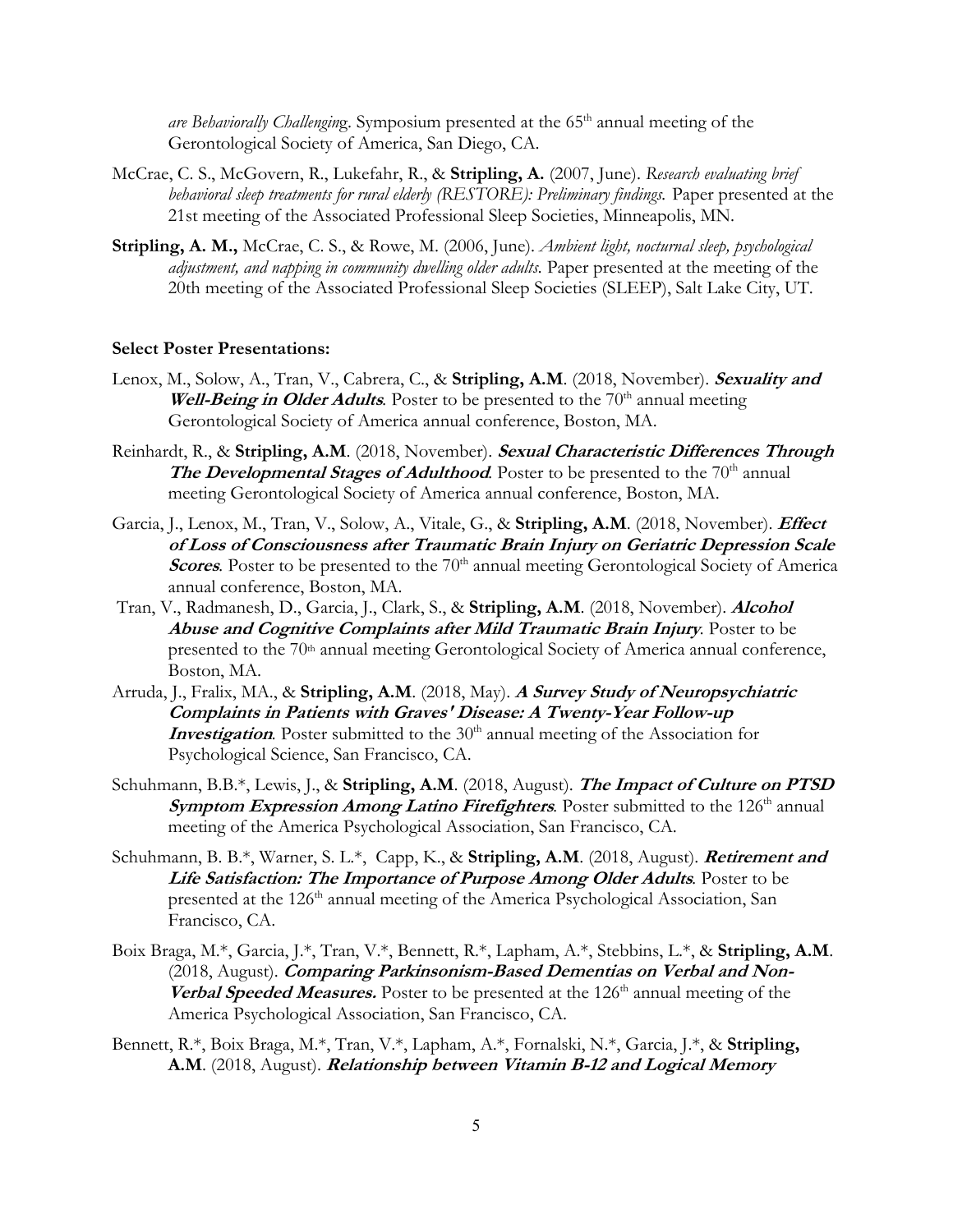**Delayed Score in Parkinson's Disease Related Dementia.** Poster to be presented at the 126th annual meeting of the America Psychological Association, San Francisco, CA.

- Tran, V.\*, Garcia, J.\*, Boix Braga, M.\*, Bennett, R.\*, Lapham, A.\*, & **Stripling, A.M**. (2018, August). **Relationship between Executive Functioning and Community Affairs***.* Poster to be presented at the 126<sup>th</sup> annual meeting of the America Psychological Association, San Francisco, CA.
- Maccarrone, J.\*, Capp, K .\*, Datoc, A.\*, & **Stripling, A.M**. (2018, August). **The Importance of Well-Being in Older Adults with Chronic Pain**. Poster to be presented at the 126<sup>th</sup> annual meeting of the America Psychological Association, San Francisco, CA.
- Warner, S.L.\*, **Stripling, A.M**. & Lewis, J. (2018, August). **Incarcerated Veterans with PTSD: Looking at treatment outcomes**. Poster to be presented at the 126<sup>th</sup> annual meeting of the America Psychological Association, San Francisco, CA.
- Wilson, A.\*, Lewis, J., & **Stripling, A.M**. (2018, July) *Distress in Mexican-American immigrants: linking acculturative stress and depression*. Poster presented at the 24<sup>th</sup> annual meeting of International Congress of the International Association for Cross-Cultural Psychology, Guelph, Canada.
- Hassan, A.\*, **Stripling, A.M.,** Campbell, S., & Capp, K .\* (2017, July). **Examining and Reducing Polypharmacy in the Geriatric Population: Where the research has grown and where**  it has yet to grow. Poster presented at the  $10<sup>th</sup>$  annual meeting of the Interprofessional Geriatrics Training Institute, Fort Lauderdale, Florida.
- Vitale, G.J.\*, Capp, K .\*, & **Stripling, A.M**. (2017, October). **The Functional Impact of Emotional Dysregulation in Adults with Frontotemporal Dementia***.* Poster presented at the 37th annual meeting of the National Academy of Neuropsychology, Boston, MA.
- Chan, W.S., Williams, J., Dautovich, N. D., McNamara, J. P. H., **Stripling, A**., Dzierzewski, J., Berry, R. B., McCoy, K., Marsiske, M., & McCrae, C.S. (2017, March). Sleep Discrepancy in Older Adults with Chronic Insomnia: A Randomized Controlled Trial of Brief Behavioral Therapy (BBT-I). Poster presented at the 38<sup>th</sup> Annual Meeting & Scientific Sessions of the Society of Behavioral Medicine, San Diego, CA.
- Diah, K. \*, Capp, K. \*, Grodner, K. \*, Lavallee, K\*, & **Stripling, A.** (2016, November). *Neuropsychiatric Presentations of Alzheimer's disease that Impact Cognitive and Daily Life Functioning.*  Poster presented at the 69<sup>th</sup> annual meeting Gerontological Society of America annual conference, New Orleans, LA.
- Jeffrey, M.\*, Diah K.\*, Capp, K. \*, & **Stripling, A.** (2016, November). *The Geriatric Depression Scale-Short Form (GDS-SF): A model for African American populations.* Poster presented at the 69<sup>th</sup> annual meeting Gerontological Society of America annual conference, New Orleans, LA.
- Capp, K. \*, Jeffrey, M. \*, Braun, K. \*, Alhasawi, Y.; **Stripling, A.** (2016, November). *Anxiety Intensity, Subjective Cognitive Decline, and Genetic Risk Impact on Objective Cognitive Decline*. Poster presented at the 69<sup>th</sup> annual meeting Gerontological Society of America annual conference, New Orleans, LA.
- Okolichany, R. \*, Garcia, J. \*, Capp, K. \*, & **Stripling, A.M.** (2016, Febuary). *Serious Head Injury and Mental Health in Older Adults.* Poster presented at the 9<sup>th</sup> annual meeting of the Interprofessional Geriatrics Training Institute, Fort Lauderdale, Florida.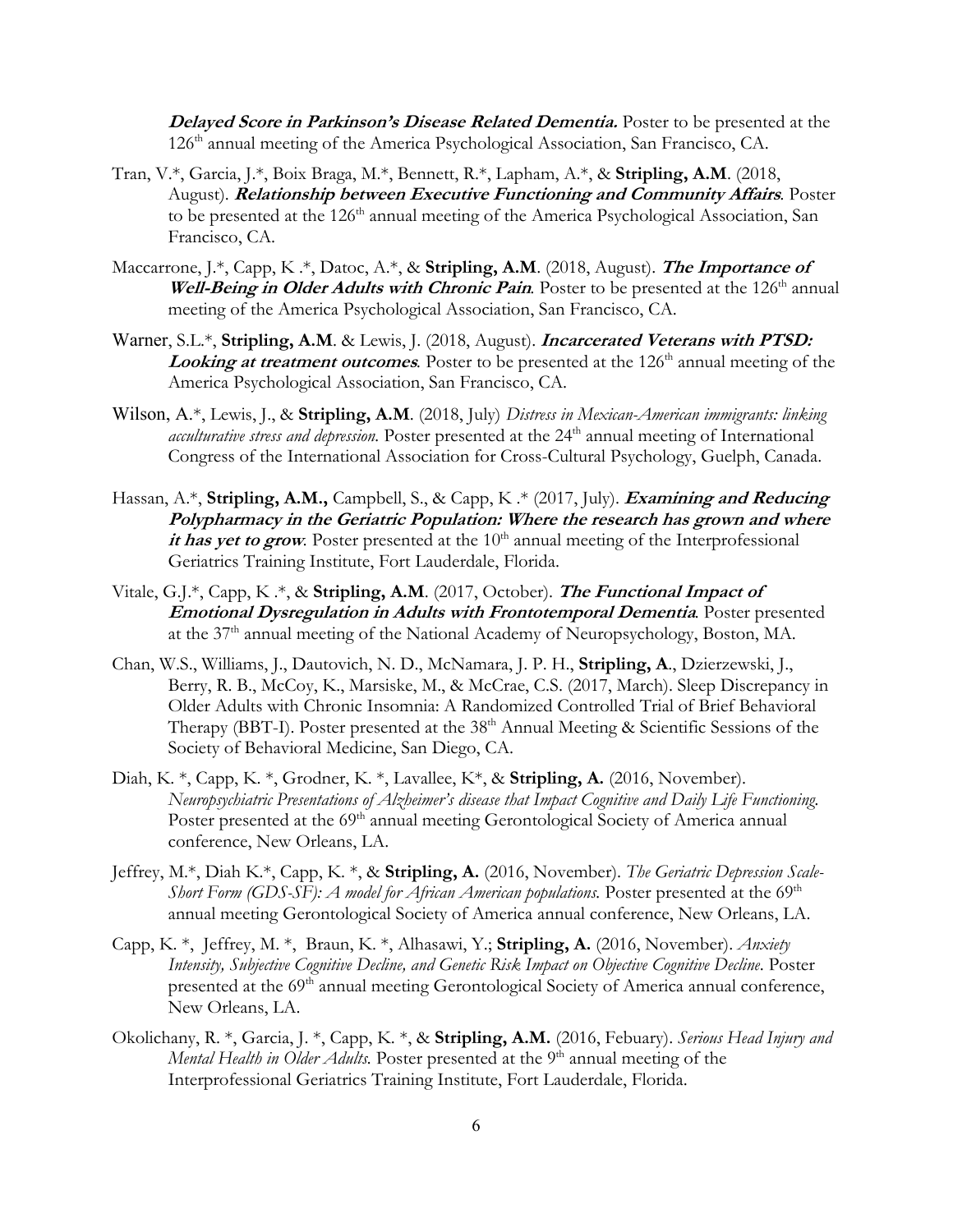- Millen, D.\*, Amirniroumand, R .\*, & **Stripling, A.M**. (2016, February). **Aging Women: Mental Health Predictors of Type 2 Diabetes**. Poster presented at the 9<sup>th</sup> annual meeting of the Interprofessional Geriatrics Training Institute, Fort Lauderdale, Florida.
- Ethridge, K.\*, Diah, K .\*, & **Stripling, A.M**. (2016, February). **Smoking and Neurological function in Midlife**. Poster presented at the 9<sup>th</sup> annual meeting of the Interprofessional Geriatrics Training Institute, Fort Lauderdale, Florida.
- Smith-Lorenzetti, M.\*, Florence, S .\*, & **Stripling, A.M**. (2016, February). **Positive events increase positive affect despite number of physical symptoms: A route to successful***.*  Poster presented at the 9<sup>th</sup> annual meeting of the Interprofessional Geriatrics Training Institute, Fort Lauderdale, Florida.
- Millen, D.\*, Amirniroumand, R .\*, & **Stripling, A.M**. (2016, August). **Aging Women: Mental Health Predictors of Type 2 Diabetes***.* Poster presented at the 124rd annual meeting of the America Psychological Association, Denver, Colorado.
- Smith-Lorenzetti, M.\*, Florence, S .\*, & **Stripling, A.M**. (2016, August). **The Impact of Positive Events & Number of Physical Symptoms on Positive Affect***.* Poster presented at the 124rd annual meeting of the America Psychological Association, Denver, Colorado.
- Ethridge, K.\*, Diah, K .\*, & **Stripling, A.M**. (2016, August). **Smoking and Neurological function**  in Midlife. Poster presented at the 124<sup>rd</sup> annual meeting of the America Psychological Association, Denver, Colorado.
- Jeffrey, M.\*, Capp, K .\*, & **Stripling, A.M**. (2016, August). **Genetic Screening and Functional Assessment as Predictors in Cognitive Decline**. Poster presented at the 124<sup>rd</sup> annual meeting of the America Psychological Association, Denver, Colorado.
- Ziebelman, J.\*, Boix Braga, M.C. .\*, Palmer, A. .\*, Toole, T. .\*, & **Stripling, A.M**. (2015, August). **An Exploratory Analysis of the Relationship Between Semantic Memory Performance, Age, and Ability to Live Independently**. Poster presented at the 123<sup>rd</sup> annual meeting of the America Psychological Association, Toronto, Ontario, Canada.
- Martin, R.M. \*, Grego, A.D. \*, & **Stripling, A.M.** (2015, August). **Subjective Age Is Not Related**  to Perceived Discrimination. Poster presented at the 123<sup>rd</sup> annual meeting of the America Psychological Association, Toronto, Ontario, Canada.
- Bryson, H.\*, Sequeria Grass, S.\*, Figueroa, S.\*, Bain, N.\*, Swan, L.K. **& Stripling, A.M.,** (2014, November). Age, Atheism, and Trust: Perceptions and Interactions. Poster presented at the 67<sup>th</sup> annual meeting of the Gerontological Society of America, Washington D.C.
- **Stripling, A.M.,** & Heesacker, M. (2013, November). *Lessons from the watched pot: Daily monitoring of subjective age predicted increase in self-esteem and anxiety.* Poster presented at the 66<sup>th</sup> annual meeting of the Gerontological Society of America, San Diego, CA.
- Doughan, J., & **Stripling, A.M.** (2013, March). *Building and Launching a Successful Clinical Geropsychology Training Program: Lessons Learned from the Nascent Year.* Poster presented at the 39<sup>th</sup> annual meeting and education leadership conference of the Association for Gerontology in Higher Education, St. Petersburg, FL.
- **Stripling, A.M.,** & Doughan, J. (2012, November). *The Healthy Aging Group: A method for reducing*  ageism and promoting successful aging in later life. Poster presented at the 65<sup>th</sup> annual meeting of the Gerontological Society of America, San Diego, CA.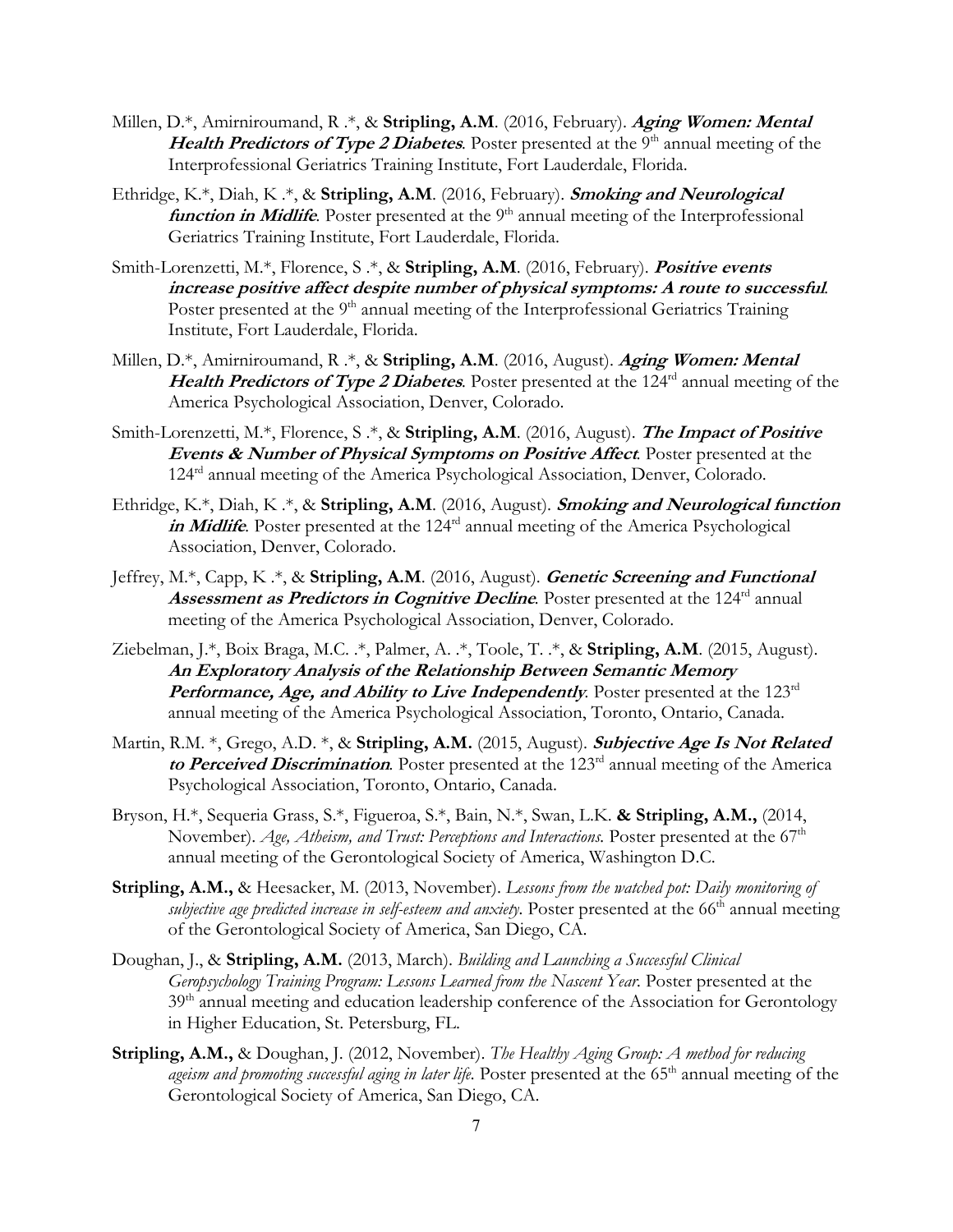- **Stripling, A.M.,** Dautovich, N. & Heesacker, M. (2012, November). *As Days Go By: An Examination of Intra-Individual Variability in Subjective Aging and Select Correlates.* Poster presented at the 65th annual meeting of the Gerontological Society of America, San Diego, CA.
- **Stripling, A. M.,** & Heesacker, M. (2011, November) *College Students' perceptions and responses to Internet Ageism.* Poster presented at the 64rd annual meeting of the Gerontological Society of America, Boston, MA.
- Carlton, J.M.\*, **Stripling, A. M.,** & Heesacker, M. (2011, November) *Student Reactions to Internet Ageism: An Experiment on the Effect of Three Ally Instructions on Ageist Attitudes and Stereotyping.*  Poster presented at the 64<sup>rd</sup> annual meeting of the Gerontological Society of America, Boston, MA.
- Gass, C., **Stripling, A.,** & Odland A. (2011, November). *Influences on Cognitive Complaint Severity in a Neuropsychological Referral Sample*. Poster presented at the 31<sup>st</sup> annual meeting of the National Academy of Neuropsychology, Marco Island, FL.
- Gass, C., **Stripling, A.** & Odland A. (2011, November). *Emotional and Personality (MMPI-2) Factors in WAIS-IV Performance*. Poster presented at the 31<sup>st</sup> annual meeting of the National Academy of Neuropsychology, Marco Island, FL.
- **Stripling, A. M.** & Heesacker, M. (2011, May). *"Old Talk": Documentation of and correlations with Self-*Referential Aging Speech across Adulthood. Poster presented at the 23<sup>rd</sup> American Psychological Society National Conference, Washington, D. C.
- **Stripling, A. M.,** & Heesacker, M. (2010, November) *"Old Talk'' findings: Further exploration of the motivation of internalized ageist speech.* [Abstract]. Poster presented at the 63<sup>rd</sup> annual meeting of the Gerontological Society of America, New Orleans, LA.
- **Stripling, A. M.,** & Heesacker, M. (2009, November) *"Old Talk": An initial exploration of the prevalence of ageist self-talk.* Poster presented at the 62nd annual meeting of the Gerontological Society of America, Atlanta, GA.
- Campos, I.\*, **Stripling, A. M.,** & Heesacker, M. (2009, November) *International ageism: Is it present in the Republic of Panama?* Poster presented at the 62nd annual meeting of the Gerontological Society of America, Atlanta, GA.
- Creamer, A.\*, **Stripling, A. M.,** & Heesacker, M. (2009, November) *Social networking sites, not just for kids anymore: How to recruit older adults online.* Poster presented at the 62nd annual meeting of the Gerontological Society of America, Atlanta, GA.
- McCrae, C. S., Marsiske, M., McCoy, K. J. M., McNamara, J. P. H., Dautovich, N., Ross, A., **Stripling, A.** & Dzierzewski, J. M. (2009, November). *Nocturnal subjective sleep and daytime*  cognitive functioning in older adults with insomnia. Poster presented at the 62<sup>nd</sup> annual meeting of the Gerontological Society of America, Atlanta, GA
- **Stripling, A. M.,** & Heesacker, M. (2008, November). *But aren't all older people depressed: Challenging stereotypes about aging.* Poster presented at The Institute for Learning in Retirement (ILR) Poster Day, Gainesville, FL.
- Dzierzewski, J. M., McCrae, C. S., Marsiske, M., McCoy, K. J. M., McNamara, J. P. H., Dautovich, N., Ross, A., & **Stripling, A.** (2007, November). *Intraindividual variability in affect and cognition in older adults with insomnia*. Poster presented at the 60<sup>th</sup> annual meeting of the Gerontological Society of America, San Francisco, CA.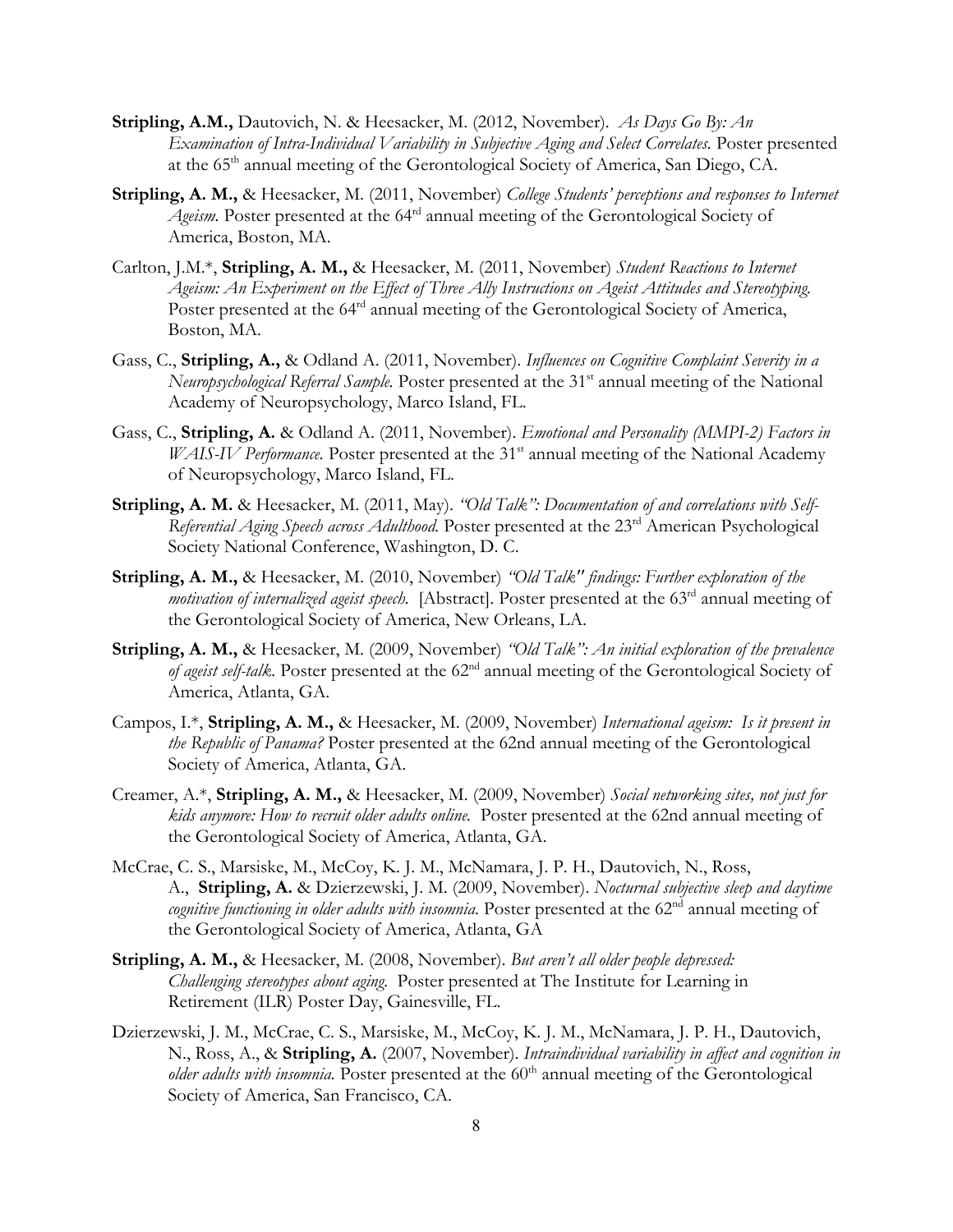- McCrae, C. S., McGovern, R., Lukefahr, R., & **Stripling, A.** (2007, August). *Research evaluating brief behavioral sleep treatments for rural elderly (RESTORE).* Poster presented at the 115<sup>th</sup> annual meeting of the American Psychological Association, San Francisco, CA.
- Dzierzewski, J. M., McCrae, C. S., Marsiske, M., McCoy, K. J. M., McNamara, J. P. H., Dautovich, N., Ross, A., & **Stripling, A.** (2007, June). *Variability in objective and subjective sleep and cognition in older adults with insomnia*. Poster presented at the 21<sup>st</sup> annual meeting of the Associated Professional Sleep Societies, Minneapolis, MN.

**Stripling, A.,** McCrae, C. S., Rowe, M. A., & Ross, A. (2006, November). *Daily ambient light* 

differences across time in good and poor sleeping community dwelling older adults. Poster presented at the 59<sup>th</sup> Annual Scientific Meeting of the Gerontological Society of America, Dallas, TX.

#### **Community Presentations**

- **Stripling, A.M.,** (2018, September). *Crisis Intervention in Late Life: Identifying and responding to geriatric mental health emergencies*. Presented during the Crisis Response Hostage Negotiation Team training, Ft. Lauderdale, Florida.
- **Stripling, A.M.,** (2018, May). *Mental Health in Late Life*. Invited presentation at NSU's Optimizing Mental Wellness event, Ft. Lauderdale, Florida.
- **Stripling, A.M.,** (2017, March). *Brain Fitness*. Invited LLI presentation at the 5 Star nursing home, Ft. Lauderdale, Florida.
- **Stripling, A.M.,** (2015, September). *Dementia and Associated Disorders*. Invited presentation to the NSU HPD Geriatrics Club, Ft. Lauderdale, Florida.
- **Stripling, A.M.,** (2015, February). *Crisis Intervention in Late life: How to identify and respond to geriatric mental health emergencies*. Presented during the Crisis Response Hostage Negotiation Team training, Ft. Lauderdale, Florida.
- **Stripling, A.M.,** (2014, April). *Ageism in an Aging Society*. Presented during the Guardianship Training Workshop for Continuing Education, Pensacola, Florida.
- **Stripling, A.** (2013, May) *Ageism and its role in elder mistreatment,* Presented at Stopping Abuse, Assault & Violence: Identification and Prevention Conference, Atmore, AL
- **Stripling, A.** (2012, January) *Empirically Validated Psychological Treatments for Older Adults: How do we help Veterans as they Age?,* Geropsychological Series for Geriatric Fellows at the Department of Medicine, University of California, San Francisco
- **Stripling, A. M.** & Corvea, M. (2011, June). *PTSD in Late Life: How Trauma Memories Age* Presented for the Miami VAHCS Psychology Service for Continuing Education, Bruce W. Carter VAMC, Miami, FL.
- van Zullen, Rse, Mintzer, Michael J. & **Stripling, A.** (2011, February) *Small Group on Geriatrics, Pain Management, and Palliative Care: Breaking Bad News, 2<sup>nd</sup> Year Medical Students Longitudinal* Themes, Miller School of Medicine
- **Stripling, A. M.** & Kenney, N. (2011, January). *The role of psychology in neurodegenerative disorders: How do we help Veterans with ALS cope?* Presented for the Miami VAHCS Psychology Service for Continuing Education, Bruce W. Carter VAMC, Miami, FL.